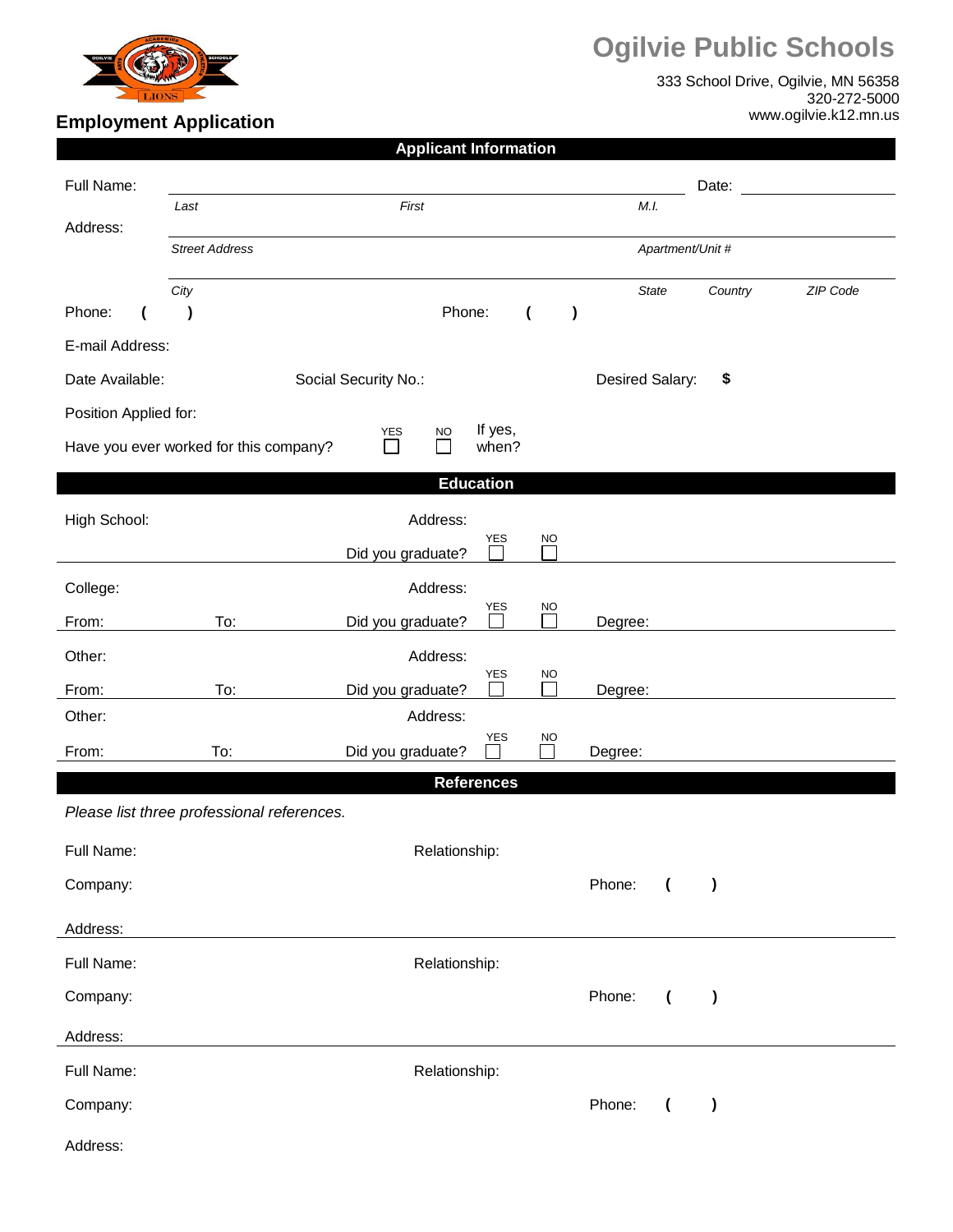| <b>Previous Employment</b>                                                      |     |                     |  |                                          |             |            |                   |    |  |  |
|---------------------------------------------------------------------------------|-----|---------------------|--|------------------------------------------|-------------|------------|-------------------|----|--|--|
| Company:                                                                        |     |                     |  |                                          | Phone:      |            | $\lambda$         |    |  |  |
| Address:                                                                        |     |                     |  |                                          | Supervisor: |            |                   |    |  |  |
| Job Title:                                                                      |     | Starting Salary: \$ |  |                                          |             |            | Ending Salary:    | \$ |  |  |
| Responsibilities:                                                               |     |                     |  |                                          |             |            |                   |    |  |  |
| From:                                                                           | To: | Reason for Leaving: |  |                                          |             |            |                   |    |  |  |
| May we contact your previous supervisor for a<br>reference?                     |     | YES                 |  | <b>NO</b><br>$\mathcal{L}_{\mathcal{A}}$ |             |            |                   |    |  |  |
| Company:                                                                        |     |                     |  |                                          | Phone: (    |            | $\mathcal Y$      |    |  |  |
| Address:                                                                        |     |                     |  |                                          | Supervisor: |            |                   |    |  |  |
| Job Title:                                                                      |     | Starting Salary: \$ |  |                                          |             |            | Ending Salary: \$ |    |  |  |
| Responsibilities:                                                               |     |                     |  |                                          |             |            |                   |    |  |  |
| From:                                                                           | To: | Reason for Leaving: |  |                                          |             |            |                   |    |  |  |
| May we contact your previous supervisor for a<br>reference?                     |     | <b>YES</b>          |  | <b>NO</b>                                |             |            |                   |    |  |  |
| Company:                                                                        |     |                     |  |                                          | Phone:      | $\sqrt{ }$ | $\lambda$         |    |  |  |
| Address:                                                                        |     |                     |  |                                          | Supervisor: |            |                   |    |  |  |
| Job Title:                                                                      |     | Starting Salary: \$ |  |                                          |             |            | Ending Salary: \$ |    |  |  |
| Responsibilities:                                                               |     |                     |  |                                          |             |            |                   |    |  |  |
| From:                                                                           | To: | Reason for Leaving: |  |                                          |             |            |                   |    |  |  |
| May we contact your previous supervisor for a<br>reference?                     |     | <b>YES</b>          |  | NO.                                      |             |            |                   |    |  |  |
| Why are you interested in this position?                                        |     |                     |  |                                          |             |            |                   |    |  |  |
|                                                                                 |     |                     |  |                                          |             |            |                   |    |  |  |
| <b>Military Service</b>                                                         |     |                     |  |                                          |             |            |                   |    |  |  |
| Branch:                                                                         |     |                     |  |                                          | From:       |            | To:               |    |  |  |
| Rank at Discharge:                                                              |     | Type of Discharge:  |  |                                          |             |            |                   |    |  |  |
| If other than honorable, explain:<br>Do you wish to claim veteran's preference? |     |                     |  |                                          |             |            |                   |    |  |  |

**Legal Information**

**Please note: Applicants are not obligated to disclose sealed or expunged records.** 

\* Are you eligible to work in the United States?